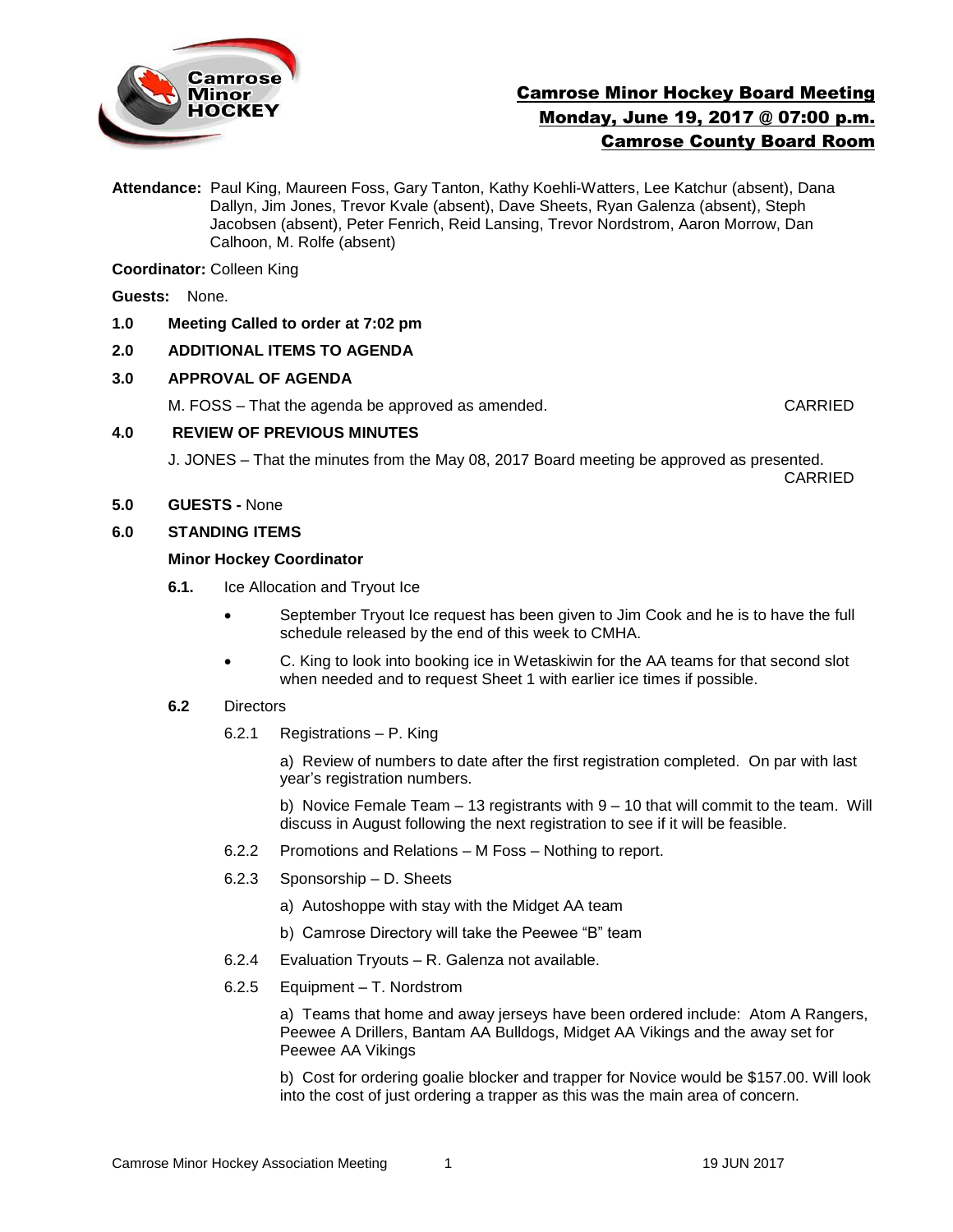- 6.2.6 Rep Team (AA, A and B Teams) D. Dallyn
	- Coaching Applications are in and D. Dallyn will look at getting interviews started and completed by the end of June.
- 6.2.7 Non Rep Teams T. Kvale not available.
- 6.2.8 Coach Mentorship G. Tanton and K. Koehli-Watters
	- a) Hockey Day Tentatively set for October 21 and once G. Tanton and K. Koehli-Watters have more information they will let the board know.
	- b) Tim Green had revamped his schedule and will send out when we have it.
- 6.2.9 RIC M. Rolfe not available.
- 6.2.10 Division Directors

a) Atom – P. Fenrich – Summarized feedback from A. Blanchette from the AGM and board members to review and may comment at the next board meeting.

## **7.0 OLD BUSINESS**

- **7.1** Coaching Applications
	- Refer to 6.2.6.

P. Fenrich – That ratification for coaches be completed by email with documentation at the next scheduled board meeting CARRIED CARRIED

- **7.2** Pending Motion Bashaw Resident
	- No further action required as nothing received from Bashaw.
- **7.3** Survey Results
	- P. King has been in contact with most that wanted to be contacted and has one or two remaining.

## **8.0 NEW BUSINESS**

- **8.1** AA Teams Revised forms from Hockey Alberta and process
	- Any player including local residents now need to complete the AA tryout form which was available at the time of registration. These will be available for local residents if they come to the AA tryouts and were not aware of it at the time of registration.
- **8.2** Attendance at AA Meeting Edmonton
	- P and C King will attend the meeting on Saturday, June 24 for all AA leagues.
- **8.3** Acceleration Requests
	- **8.3.1** VERBAAS, Sage
		- Request to move from Initiation year 2 to Novice Girls team. Pending any action until after our August registration**.**

#### **8.4** August Registration Dates

- Set for the 22 and 23 and may need one person to help out but generally it is not as busy.
- **8.5** Contracts **8.5.1** Head Evaluator D. Dallyn – That Chad Kendall be appointed Head Evaluator CARRIED
	- 8.5.2 Tim Green Contract signed
	- 8.5.3 Minor Hockey Coordinator Signed for two years.
	- 8.5.4 Referee Assigned Awaiting signing of contract. P. King to follow up with B. Fox.